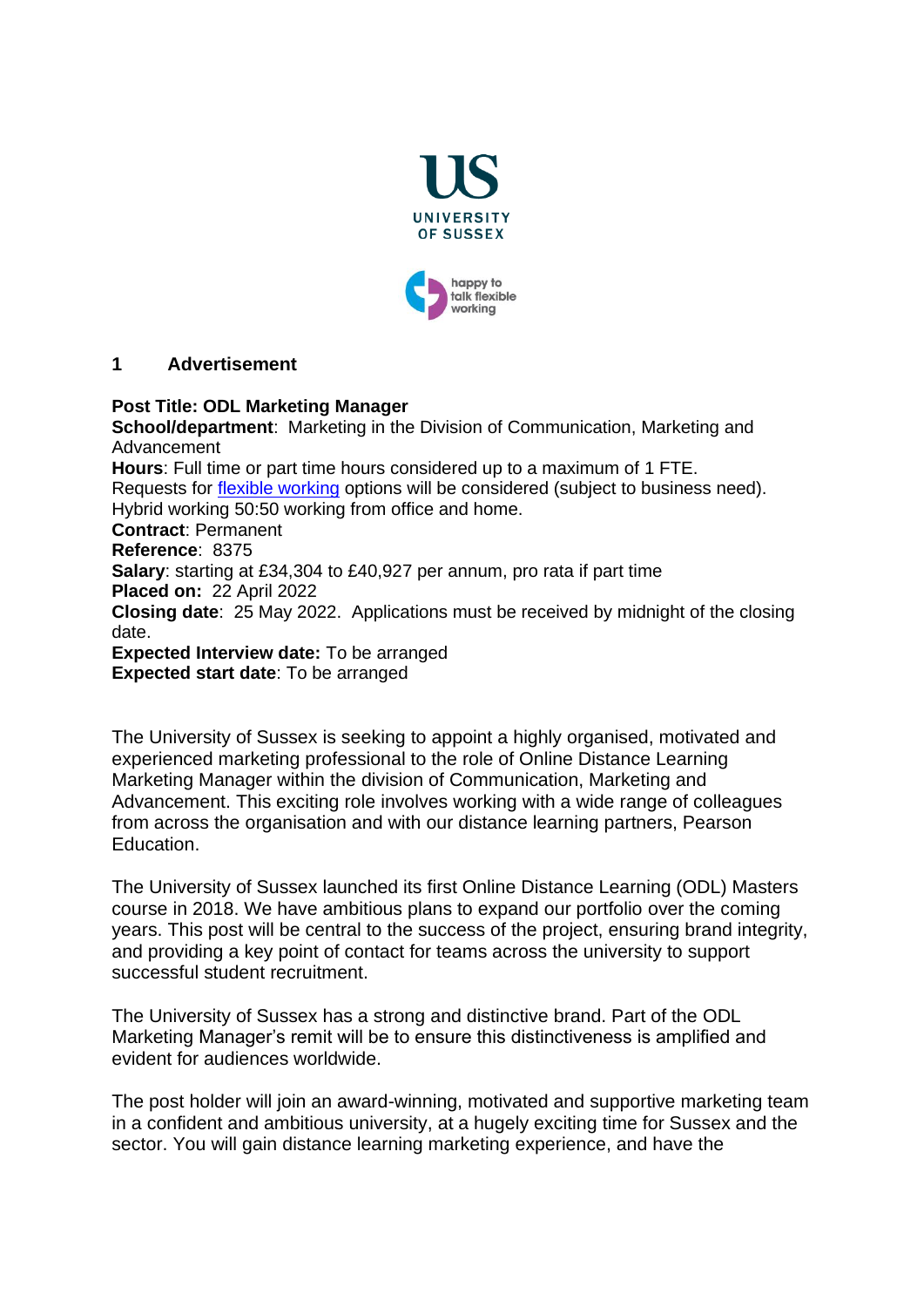opportunity to learn from our partner, Pearson Education, as well as gaining a thorough understanding of marketing and recruitment in the university environment.

If you would like to discuss the role in further detail, please contact Isabel Wall, Associate Director of Strategic Marketing i.wall@sussex.ac.uk

Key working relationships include:

Head of Technology and Enhanced Learning, Associate Director of Strategic Marketing, Online Distance Learning Manager, Pearson Education, Senior Market Researcher, Marketing Managers, Heads and Deans of Schools and other school staff, as well as the Web Team Social Media Team, Media Relations and Prospectus Team.

The Marketing Team is comprised of staff with expertise in CRM, Market Research, Digital and Brand Marketing and Marketing planning and delivery.

This is an exciting time to join Sussex. We are a dynamic team, doing good and important work.

For full details and how to apply see our [vacancies page](http://www.sussex.ac.uk/about/jobs)

*The University of Sussex values the diversity of its staff and students and we welcome applicants from all backgrounds.*

## **2. The School / Division**

The Professional Services comprise approximately 650 staff across eleven main divisions. The budget is approximately £12m a year. In addition, trading activities for residences and other campus services have a turnover of £17m a year.

## **Division of Communications, Marketing and Advancement**

The Division of Communications, Marketing and Advancement is responsible for enhancing the reputation of the University, ensuring the institution's vision and features are promoted and understood by a range of stakeholders including prospective and current students, alumni, supporters, media, staff, government, business and the public.

The division promotes the achievements of students, academics and researchers, as well as professional staff, and communicates the University's education and research offering as well as major developments related to the institution.

It works with colleagues across the University to help maintain Sussex's reputation as a world-class, innovative institution striving for a better world. It also responsible for meeting Undergraduate and Postgraduate yearly recruitment targets for a both a domestic and International audience.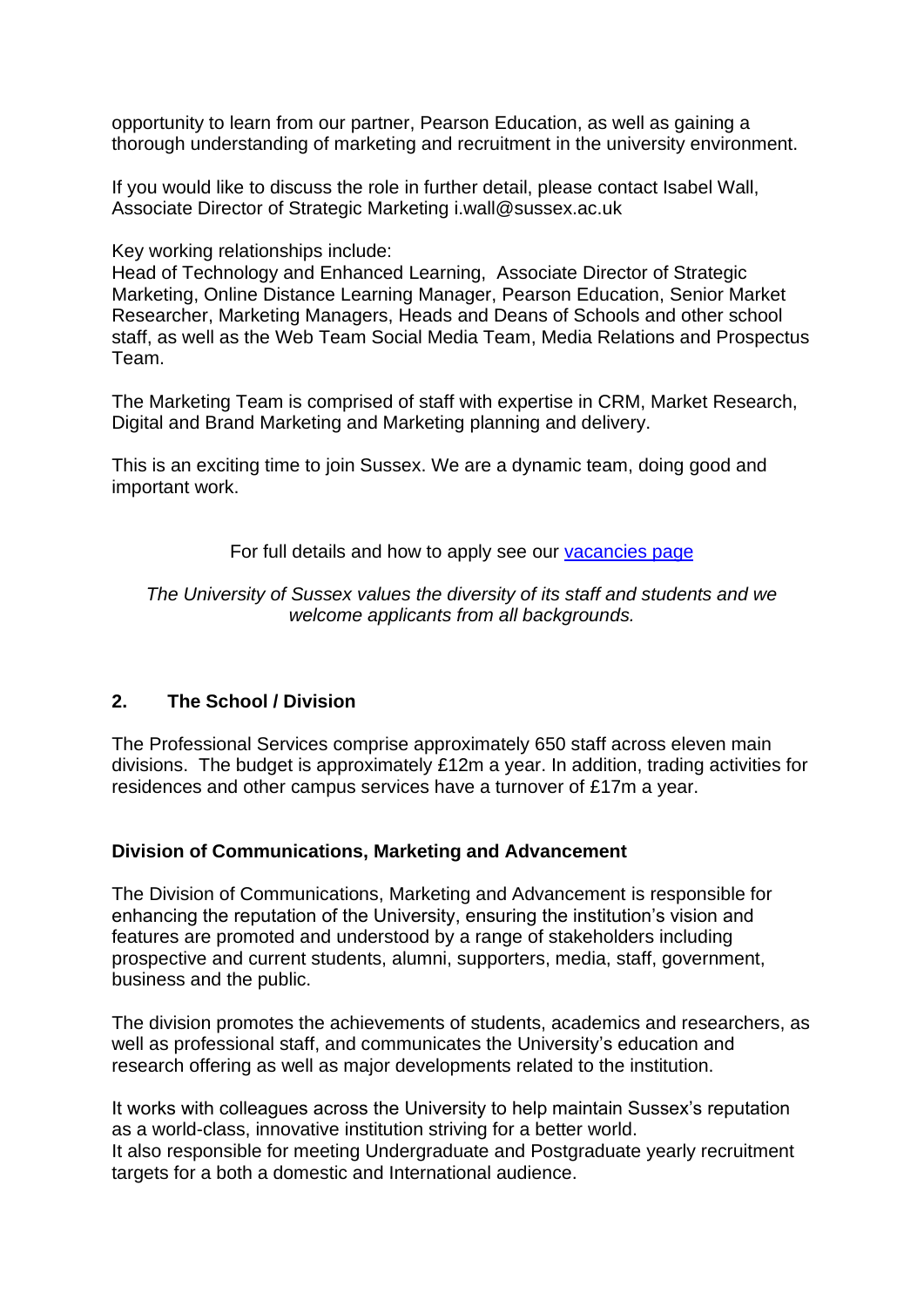## **The Marketing Team**

The Marketing Team has a student recruitment remit. The team takes an evidencebased approach to marketing strategy and delivery.

The team is responsible for devising and delivering marketing and PR strategy and activities to reach targeted markets via an evidence-led approach. It works closely with other teams in the Division and colleagues across the University to support the Schools of the University and to promote the University.

Central to all our activities is a customer journey approach delivered predominately through digital channels (web content, SEO including SEO driven content and meta descriptions, google search, email, display as well as social media channels, third party listings sites).

## **3. Job Description**

**Job Description for the post of: ODL Marketing Manager**

**Department: Marketing**

**Section/Unit/School: Division of Communication, Marketing and Advancement**

**Location: University of Sussex Campus 50%, Home 50%** 

## **Grade: 7**

**Responsible to:** Associate Director of Strategic Marketing

## **Purpose of the post:**

Leads on the marketing and recruitment workstreams of the University's online distance learning (ODL) courses with external partner Pearson Education. Upholds Sussex brand principles across all ODL digital platforms and marketing touchpoints, ensuring cohesion throughout. Works collaboratively on the communications and alumni workstreams with Professional Services, Schools and partnership colleagues.

## **Responsibilities:**

**1.** In line with the University brand and its evolution, supports the development of ODL messaging and positioning across all marketing collateral and digital platforms. Ensures internal and external partners/suppliers use the up-to-date university brand toolkit and know how to implement it on all ODL-specific marketing, communication and recruitment assets.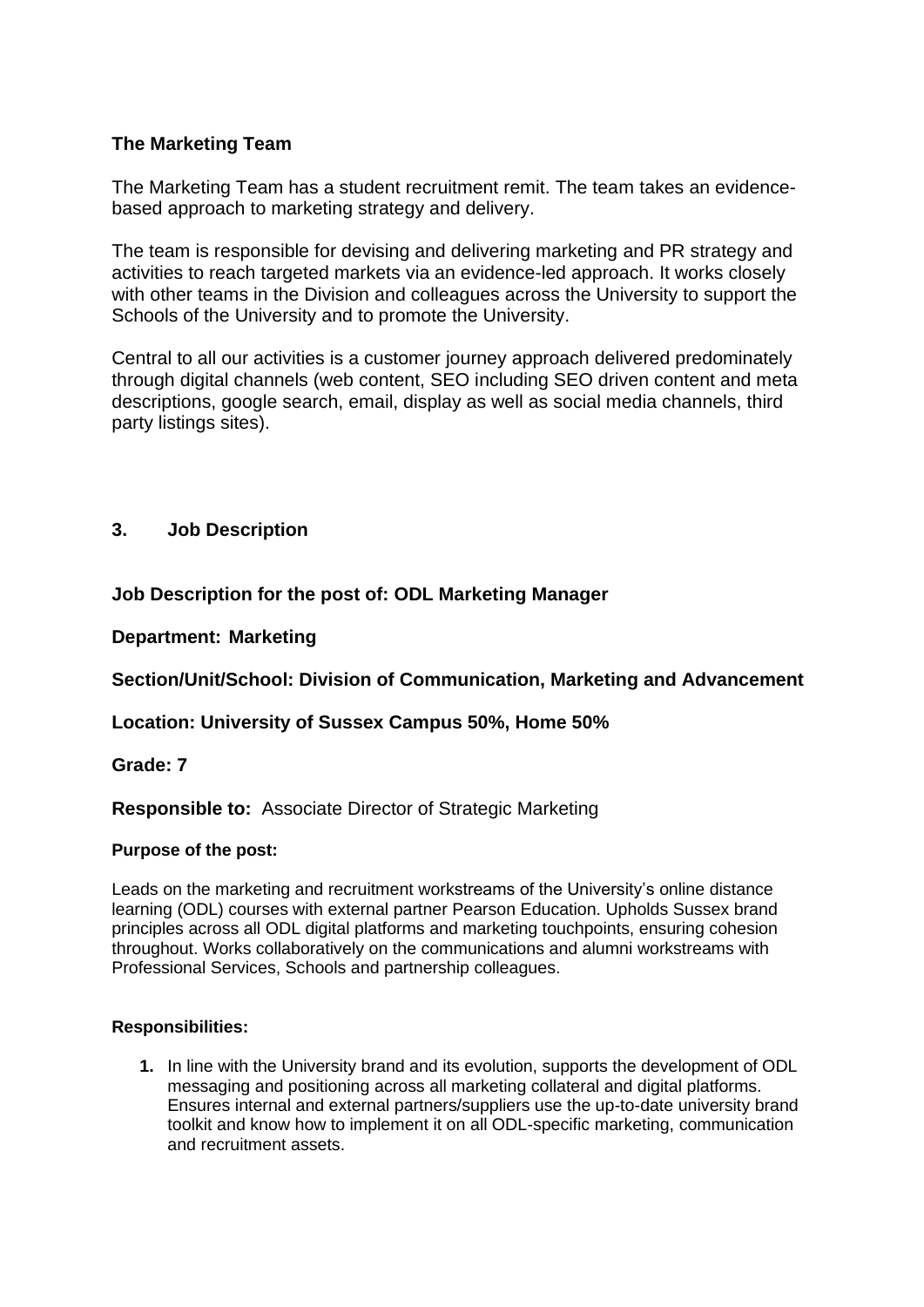- **2.** Responsible for signing off ODL campaign material provided by Pearson from a visual and tone of voice perspective, ensuring consistency and impact. Ensures collateral offers rich and innovative experiences for target audience, raising awareness and engagement with the brand. Ensures all marketing content is compliant with CMA and ASA guidelines.
- **3.** Serves as primary contact on ODL marketing-related activities for stakeholders including partnership, Professional Services and academic teams. Regularly meets and communicates colleagues to disseminate ODL information, and shares insights within the University of Sussex as appropriate.
- **4.** Oversees ODL marketing activity plans and service levels agreements (SLAs) so that approvals are turned around within agreed timescales. Reviews SLAs periodically to ensure they stay relevant and fit for purpose.
- **5.** Supports recruitment outputs by liaising with Admissions and legal counsel on governance/contractual matters such as joint admissions service standards, terms and conditions and offer letters. Performs sales manual reviews to ensure studentfacing messaging for prospective students is accurate, particularly from a CMA perspective.
- **6.** Contributes to ODL portfolio/pipeline development through activities including preliminary calls with prospective academics/schools, reviewing market research report drafts, course USP matrices, ADQE documentation, disseminating as necessary with relevant stakeholders.
- **7.** Sussex lead for ODL communications workstream, including ensuring student-facing messaging is fit for purpose, liaising with partnership and academic teams on content marketing piece, and promotes cross-institutional awareness of ODL courses. Supports the collection of student and alumni testimonials in order to increase socialproofing and drive growth of ODL student numbers.
- **8.** Works with Graduate and Alumni teams to develop a specific approach for managing ODL graduates and alumni that aligns with the Alumni strategy. Ensuring an equitable but relevant experience for completed distance learners.
- **9.** Monitors marketing performance analytics supplied by Pearson, provides insights to Sussex teams on activity to inform work in other areas. Uses analytical skills to identify trends and challenges. Liaises with Pearson, Sussex International Recruitment and Market Research teams, to gain insight into global and regional demand for ODL courses. Ensures familiarity with the range of competitor offers in the market, both within and outside the UK. Shares best practice and ideas.
- **10.** Researches and recommends new and innovative design and brand marketing technologies/practices and ways they can be implemented, in order to refine and improve the ODL brand experience for all audiences.
- **11.** Builds and maintains effective and collaborative relationships with the central ODL team, Pearson partners, academic and professional services staff to support ODL in the development of premium quality online learning provision. Works closely with Sussex marketing colleagues to ensure that best practice from ODL campaigns is shared effectively, informs our other campaigns, and amplifies the brand.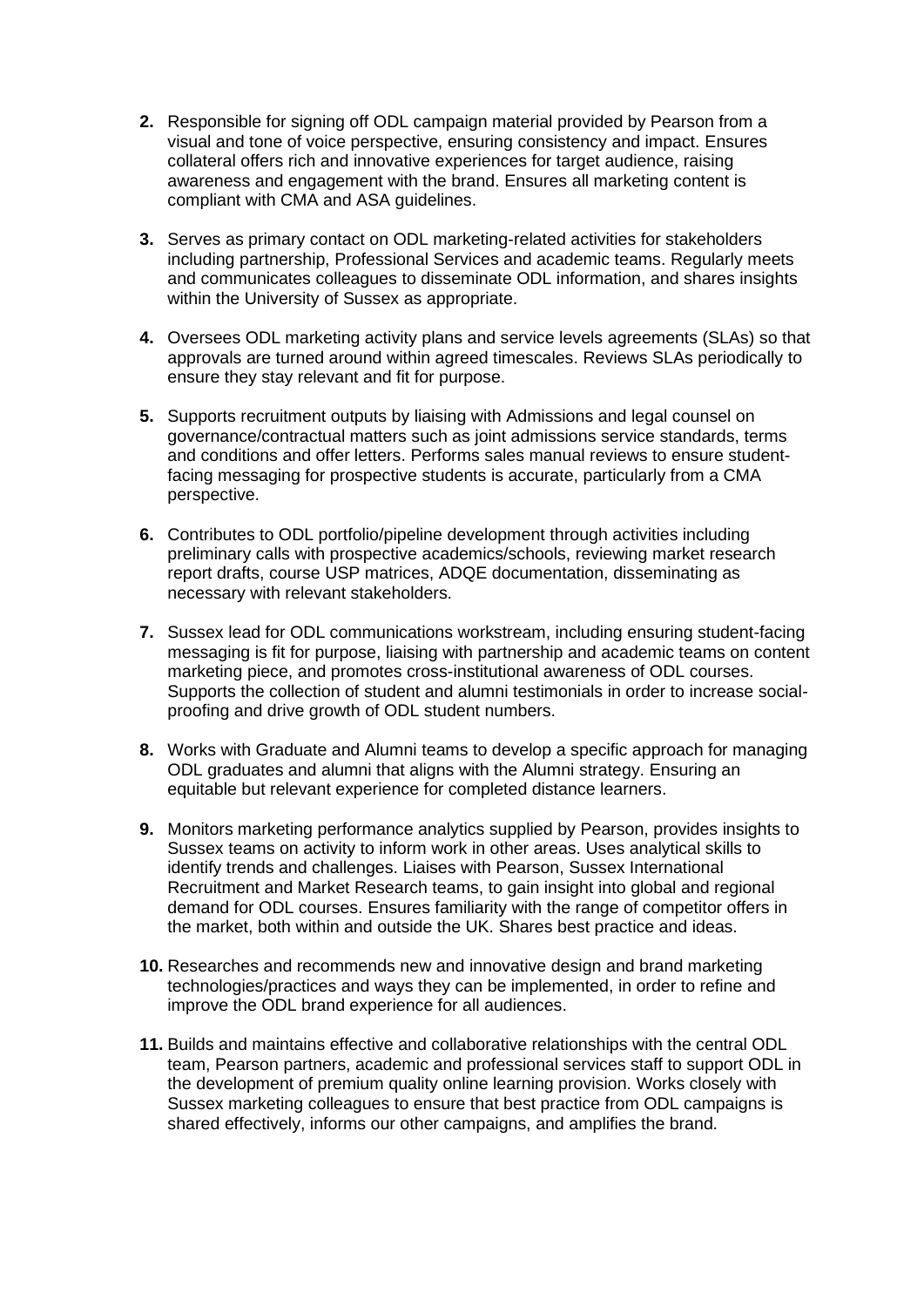**12.** Has line management responsibility for a Grade 5 Marketing Officer and has access to Marketing Officer Resource in order to carry out ODL-related projects.

This Job Description sets out current duties of the post that may vary from time to time without changing the general character of the post or the level of responsibility entailed.

#### **Date:** March 2022

# ODL Marketing Manager person specification

#### EXPERIENCE

|                                                                                                                                                                        | <b>Essential</b><br>Desirable |  |
|------------------------------------------------------------------------------------------------------------------------------------------------------------------------|-------------------------------|--|
| Brand management experience                                                                                                                                            | x                             |  |
| Evidence of developing successful fully integrated cross-channel<br>marketing campaigns                                                                                | X                             |  |
| Experience of digesting and commenting on market research<br>report materials                                                                                          | X                             |  |
| Stakeholder management skills and experience                                                                                                                           | X                             |  |
| Evidence of success in project management, understands project<br>management techniques, experience of planning, managing and<br>delivering marketing related projects | X                             |  |
| Line management experience                                                                                                                                             | х                             |  |

#### SKILLS/ABILITIES

| Stakeholder management skills and experience                                                  | X |  |
|-----------------------------------------------------------------------------------------------|---|--|
| Ability to read and interpret data for the purposes of evidence-<br>based marketing planning  | X |  |
| Ability to meet targets and deadlines and to manage priorities<br>accordingly                 | X |  |
| Ability to analyse and problem solve                                                          | X |  |
| Aware of costs, and financial impact of marketing, and budget<br>management skills            | X |  |
| Excellent verbal communication skills                                                         | X |  |
| Excellent written communication skills, including editing,<br>proofreading and report writing | X |  |
| Ability to meet targets and deadlines and to manage priorities<br>accordingly                 | X |  |
| Creative thinking skills, producing innovative ideas/solutions                                | X |  |

## **QUALIFICATIONS**

|                                       | Essential |  |
|---------------------------------------|-----------|--|
|                                       | Desirable |  |
| Recognised qualification in marketing |           |  |